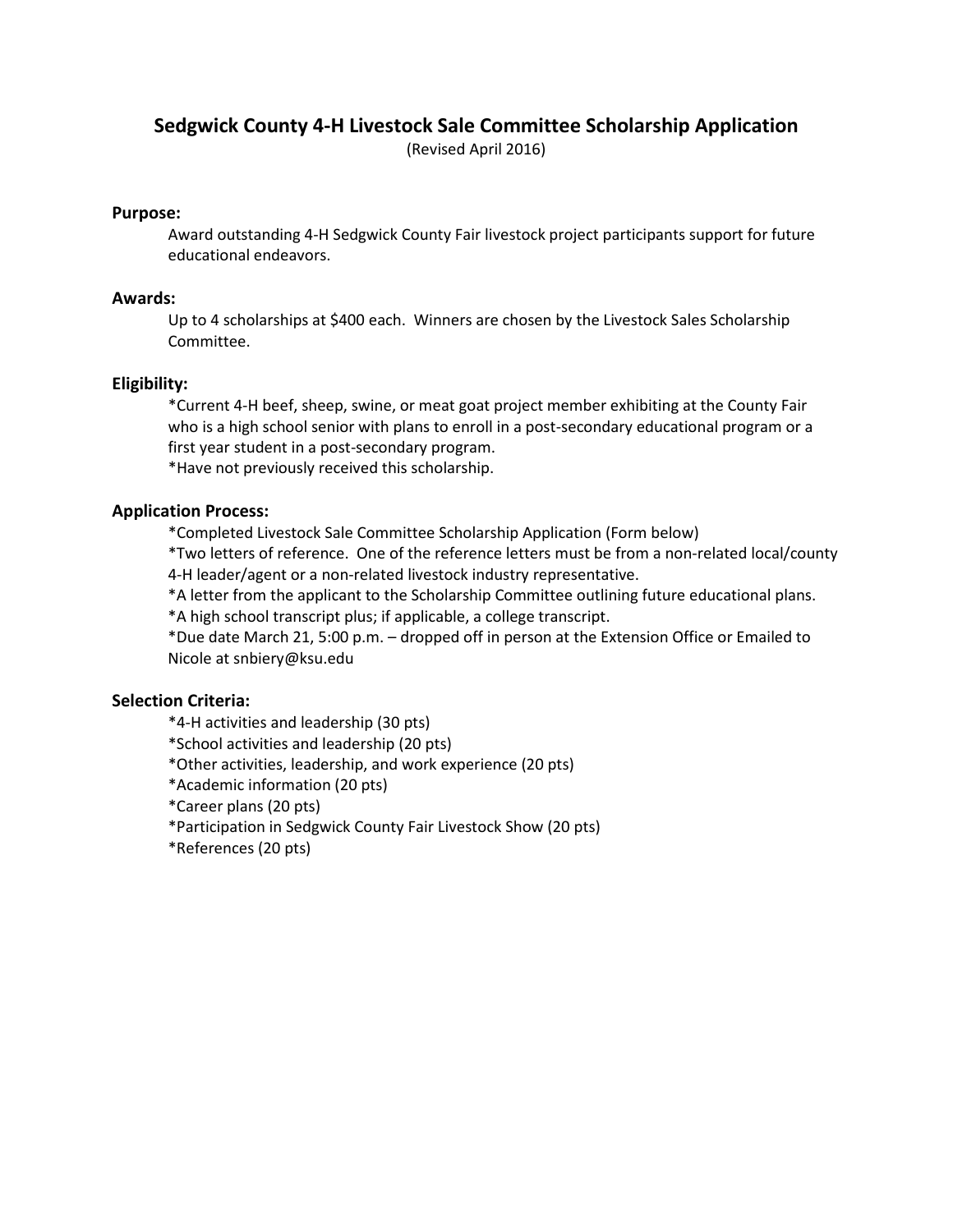# **Sedgwick County 4-H Livestock Sale Committee Scholarship Application**

**Name:**

**Address:**

**Telephone Number: Email Address:**

**Current High School/Post-Secondary Institution Name:**

#### **Post-Secondary School Plans**

School name:

Major area of study:

**Number of years of membership in 4-H: Number of years in livestock projects:**

**Number of years exhibiting at the Sedgwick County Fair** (including current year):

**Livestock Projects currently enrolled in:**

### **4-H Activities and Leadership:**

*Include general 4-H and information specific to the livestock project*